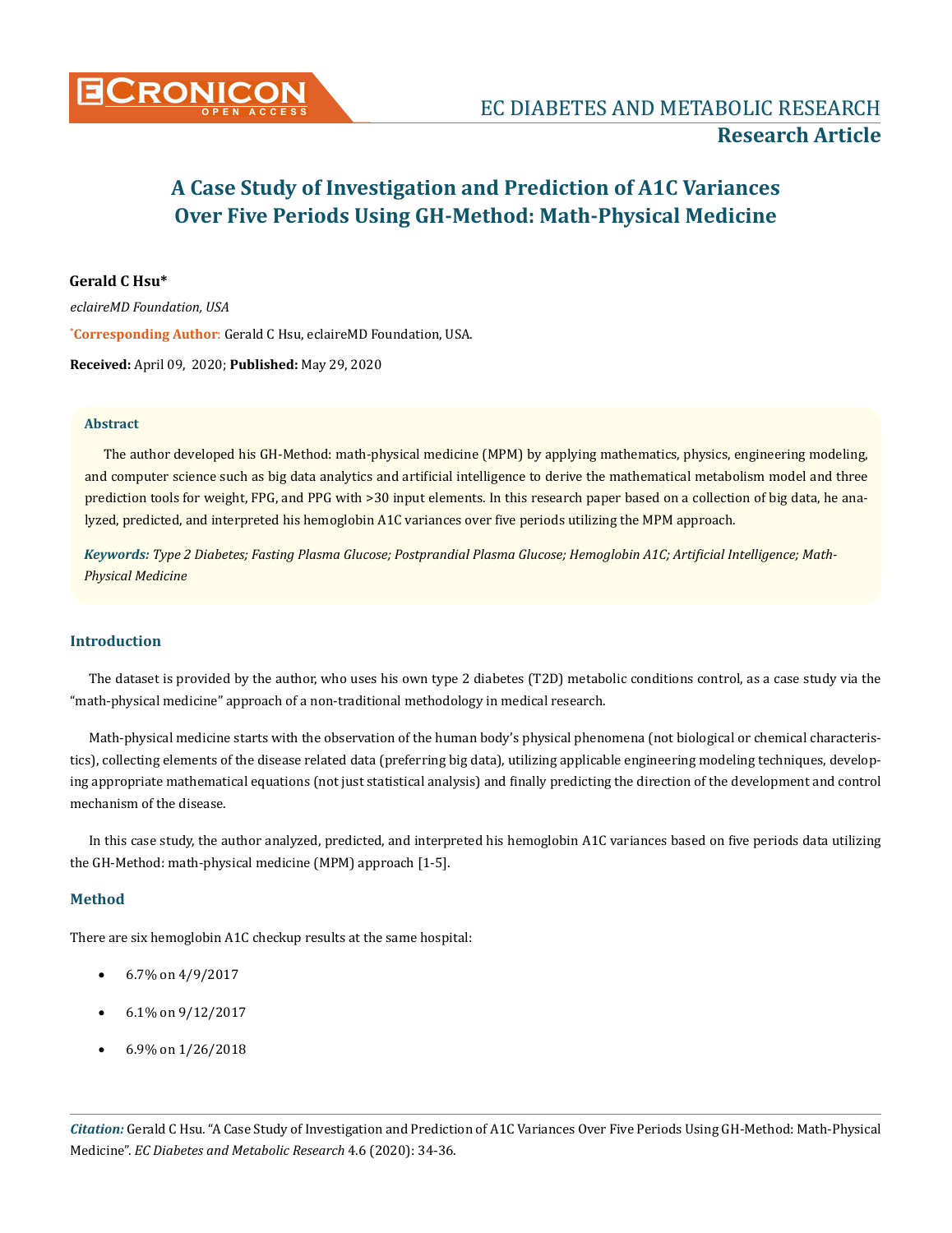- 6.5% on 6/29/2018
- 6.6% on 10/22/2018
- 6.8% on 4/4/2019.

The author selected five periods of almost equal length with five months each and then observed their measured A1C changes (variances) as follows:

- Period A (4/1/2017 8/31/2017): -0.6%
- • Period B (9/1/2017 1/31/2018): +0.8%
- • Period C (2/1/2018 6/30/2018): -0.4%
- • Period D (6/29/2018 10/22/2018): +0.1%
- Period E (10/22/2018 4/4/2019): +0.2%.

He applied his developed MPM approach to analyze five A1C variances contributed by:

- 1. A1C variances contributed by FPG
- 2. FPG variance due to weight change
- 3. Colder weather impact on FPG
- 4. A1C variances contributed by PPG
- 5. PPG variance due to carbs/sugar intake
- 6. PPG variance due to post-meal walking
- 7. Warm weather impact on PPG.

#### **Results**

Based on the author's previous numerous publications of HbA1C contributions by fasting plasma glucose (FPG) and postprandial plasma glucose (PPG), along with the prediction models of glucose and A1C. Table 1 displays a step-by-step calculation on how to derive and interpret the causes of the these A1C variances.

|               | <b>Period Date: From</b> | Date: To                     | <b>Weight Change</b>                 | <b>FPG: From</b> | FPG: To  | <b>FPG Change</b> | Glucose dueto FPG (25%)                                                        | A1C (due to FPG) @ 12.5 |
|---------------|--------------------------|------------------------------|--------------------------------------|------------------|----------|-------------------|--------------------------------------------------------------------------------|-------------------------|
| A             | 4/1/17                   | 8/31/17                      |                                      | 131              | 107      | $-24$             | -6                                                                             | $-0.48$                 |
| B             | 9/1/17                   | 1/31/18                      | -5                                   | 109              | 125      | 16                |                                                                                | 0.32                    |
| С             | 2/1/18                   | 6/30/18                      |                                      | 124              | 113      | $-11$             | $-3$                                                                           | $-0.22$                 |
| D             | 6/29/18                  | 10/22/18                     | n,                                   | 113              | 108      | $-5$              | $-1$                                                                           | $-0.10$                 |
| E             | 10/23/18                 | 4/4/19                       | $\Omega$                             | 107              | 119      | 12                | 3                                                                              | 0.24                    |
|               |                          |                              |                                      |                  |          |                   |                                                                                |                         |
|               | <b>Period Date: From</b> | Date: To                     | Carbs/Sugar (gram) / Walking (steps) | <b>PPG: From</b> | PPG: To  | <b>PPG Change</b> | Glucose due to PPG (75%)                                                       | A1C (due to PPG) @ 12.5 |
| A             | 4/1/17                   | 8/31/17                      | $-1/400$                             | 121              | 119      | -2                | $-1.5$                                                                         | $-0.12$                 |
| B             | 9/1/17                   | 1/31/18                      | $+3/ -300$                           | 112              | 120      | 8                 | 6                                                                              | 0.48                    |
| C             | 2/1/18                   | 6/30/18                      | $-2/1+200$                           | 119              | 116      | $-3$              | $-2$                                                                           | $-0.18$                 |
| D             | 6/29/18                  | 10/22/18                     | $+6/ -800$                           | 115              | 119      | $\overline{4}$    | 3                                                                              | 0.24                    |
| E             | 10/23/18                 | 4/4/19                       | $-1/ -540$                           | 118              | 117      | $-0.9$            | $-0.7$                                                                         | $-0.05$                 |
|               |                          |                              |                                      |                  |          |                   |                                                                                |                         |
|               |                          | <b>Lab Dates Lab Results</b> | Lab (A1C Change)                     |                  |          |                   | A1C due to FPG A1C due to PPG Predicted A1C Variance eclaireMD Predicted A1C % |                         |
| <b>Period</b> |                          | 6.6%                         |                                      |                  |          |                   |                                                                                |                         |
|               | 10/31/16<br>4/9/17       | 6.7%                         | 0.1%                                 | $-0.48$          | $-0.12$  | $-0.60$           | 6.1%                                                                           |                         |
| А             |                          | 6.1%                         | $-0.6%$                              | 0.32             | 0.48     | 0.80              | 6.9%                                                                           |                         |
| B             | 9/12/17                  |                              | 0.8%                                 | $-0.22$          | $-0.18$  | $-0.40$           | 6.5%                                                                           |                         |
| C             | 1/26/18                  | 6.9%                         |                                      | $-0.10$          | 0.24     | 0.14              | 6.6%                                                                           |                         |
| D             | 6/29/18                  | 6.5%                         | $-0.4%$                              |                  | $-0.054$ | 0.19              | 6.8%                                                                           |                         |
| E             | 10/22/18                 | 6.6%                         | 0.1%                                 | 0.24             |          |                   |                                                                                |                         |
|               | 4/4/19                   | 6.8%                         |                                      |                  |          |                   |                                                                                |                         |



*Citation:* Gerald C Hsu*.* "A Case Study of Investigation and Prediction of A1C Variances Over Five Periods Using GH-Method: Math-Physical Medicine". *EC Diabetes and Metabolic Research* 4.6 (2020): 34-36.